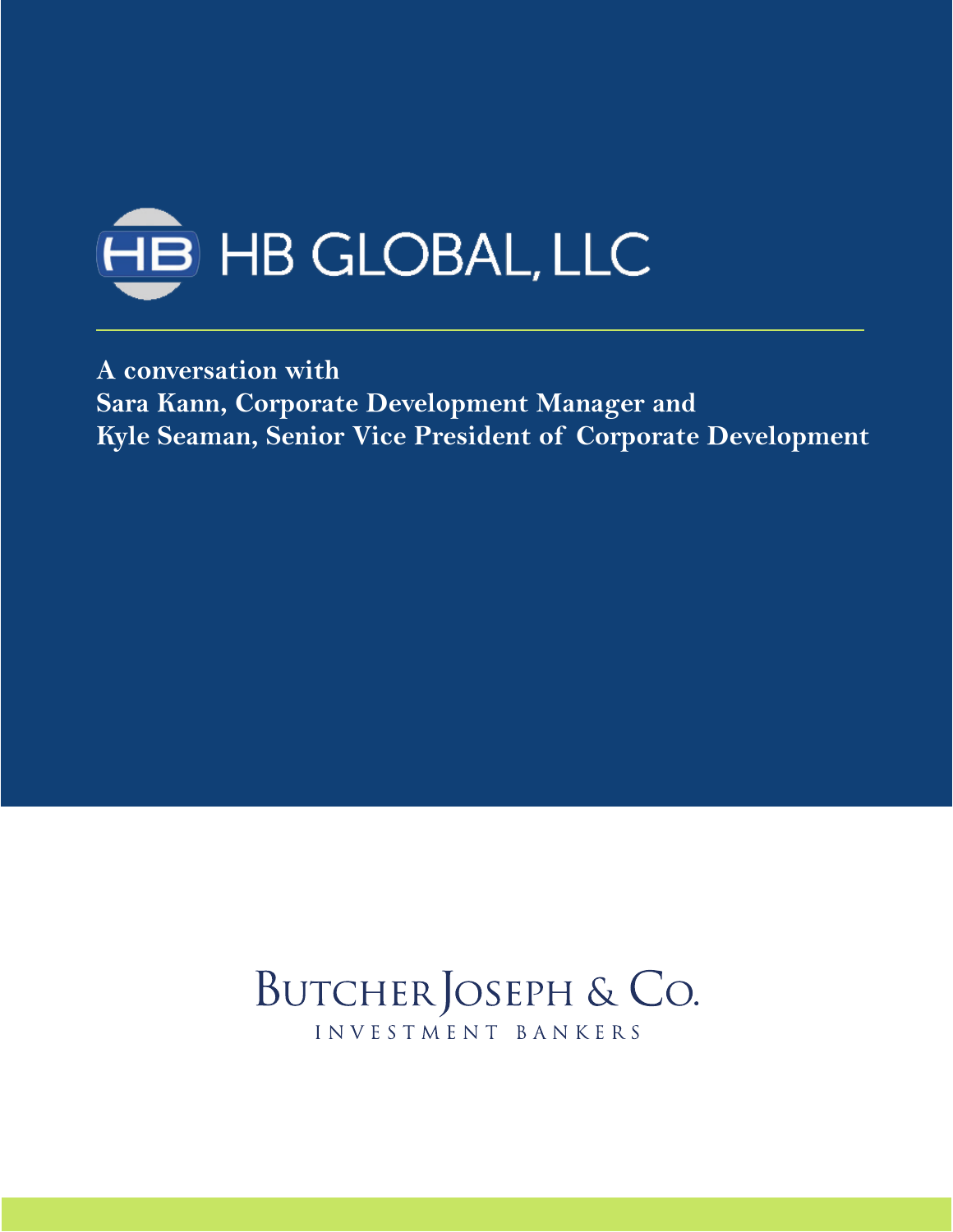## **BUTCHER**

Since 1914, [HB McClure h](http://bit.ly/2lXbdpA)as served homes and businesses in Central Pennsylvania by providing premier residential, commercial, and mechanical design services, including heating, cooling, plumbing, electrical, and fuel oil delivery. They've always been dedicated to empowering their employees to connect with their communities and to serve as trusted advisors to build lasting client relationships, but in 2010 they provided it by selling the company back to its employees through an Employee [Stock Ownership Plan \(ESOP\).](http://bit.ly/30WlZvO) Over the next 8 years, revenue surged from \$25 million in 2010 to \$160 million in 2018 and they only expect it to keep growing.

In 2014, they added [IT Landes](http://bit.ly/2kN9T8I) to their portfolio, followed sooner after by the acquisition of [Nash Plumbing & Mechanical](http://bit.ly/2kkgwPz) in 2017 and most recently, acquired [North Shore Mechanical Contractors.](http://bit.ly/2lX25Bm) In 2018, they formed HB Global, LLC - an organizational partner that supports their entire brand portfolio and an aggressive long-term growth strategy.





We sat down with Sara Kann, Corporate Development Manager, and Kyle Seaman, Senior Vice President to discuss the changing landscape of the industry, their Company's aggressive strategy for the future and the impact of employee ownership.

## **[HB GLOBAL, LLC](http://bit.ly/2lQHuPo)**

#### - MISSION -

Our purpose is to grow a successful and sustainable industry-leading organization that provides a rewarding professional experience for as many career-minded employee-owners as possible, while in the long-term producing a retirement income that sustains the standard of living our employees enjoyed while working.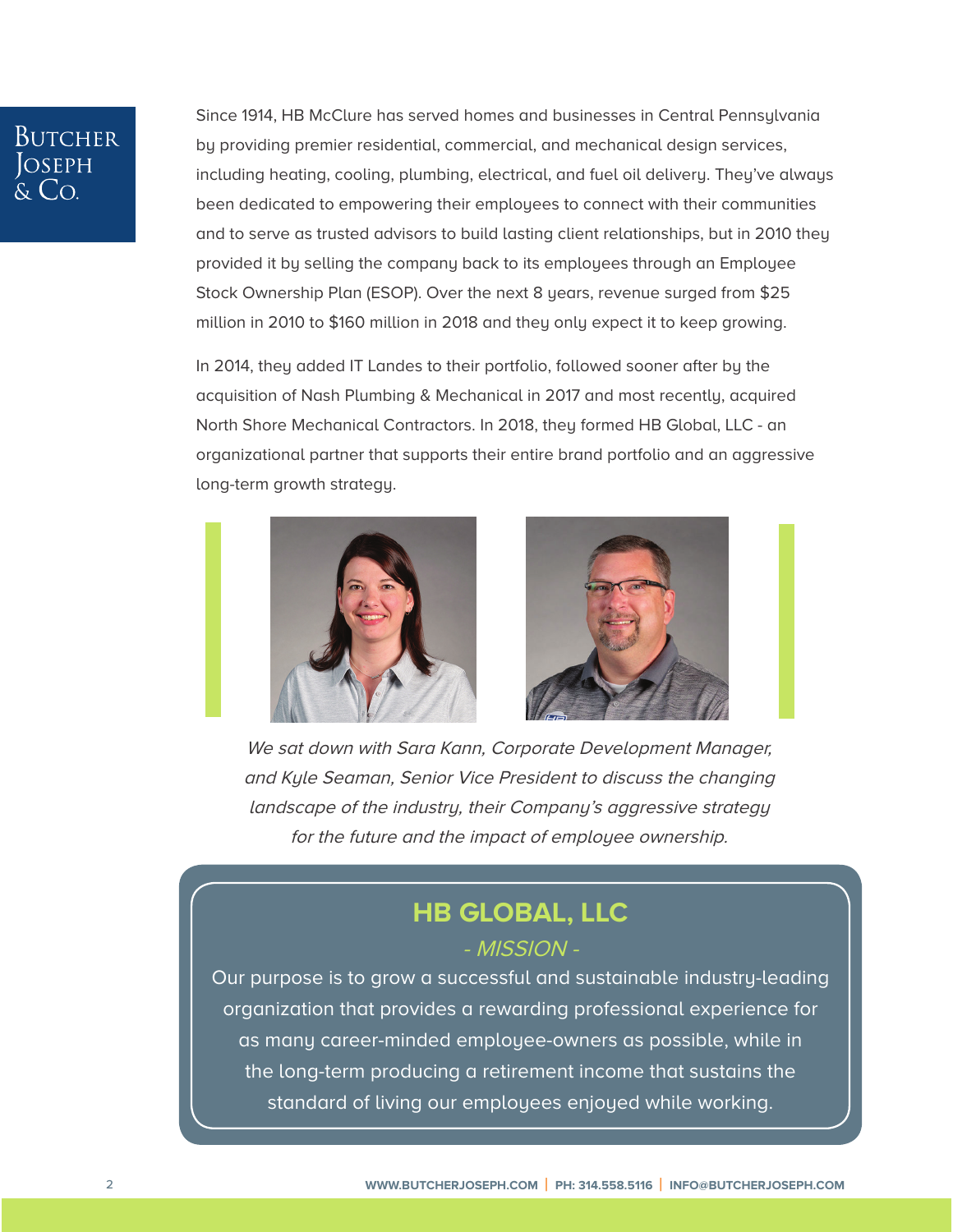# Butcher

## **Who is your typical customer?**

With four brands underneath [HB Global,](http://bit.ly/2lQHuPo) our customer mix is a little varied. The majority of our base across all four companies are commercial businesses and contractors, but 20-25% of the revenue still comes from residential customers.

Each of the companies has a loyal customer base and a distinct service offering.



 **[HB McClure](http://bit.ly/2lXbdpA)** is a leading mechanical contractor that services more than 30,000 customers. HB McClure provides plumbing, heating and cooling, fuel oil, propane, and home comfort services to business and residences in Central Pennsylvania.



 **[IT Landes](http://bit.ly/2kN9T8I)** offers professional, dependable, and affordable home comfort, fuel oil, and plumbing service and installation to approximately 20,000 households and businesses in Montgomery, Bucks, and neighboring counties.





 **[Nash Plumbing & Mechanical](http://bit.ly/2kkgwPz)** serves commercial construction clients in the southeastern US. This acquisition was truly our first step in diversifying our geography.

 **[North Shore Mechanical Contractors](http://bit.ly/2lX25Bm)** provides design, installation and service of specialized plumbing, high purity water, process piping and wastewater treatment systems to commercial clients in the New England area.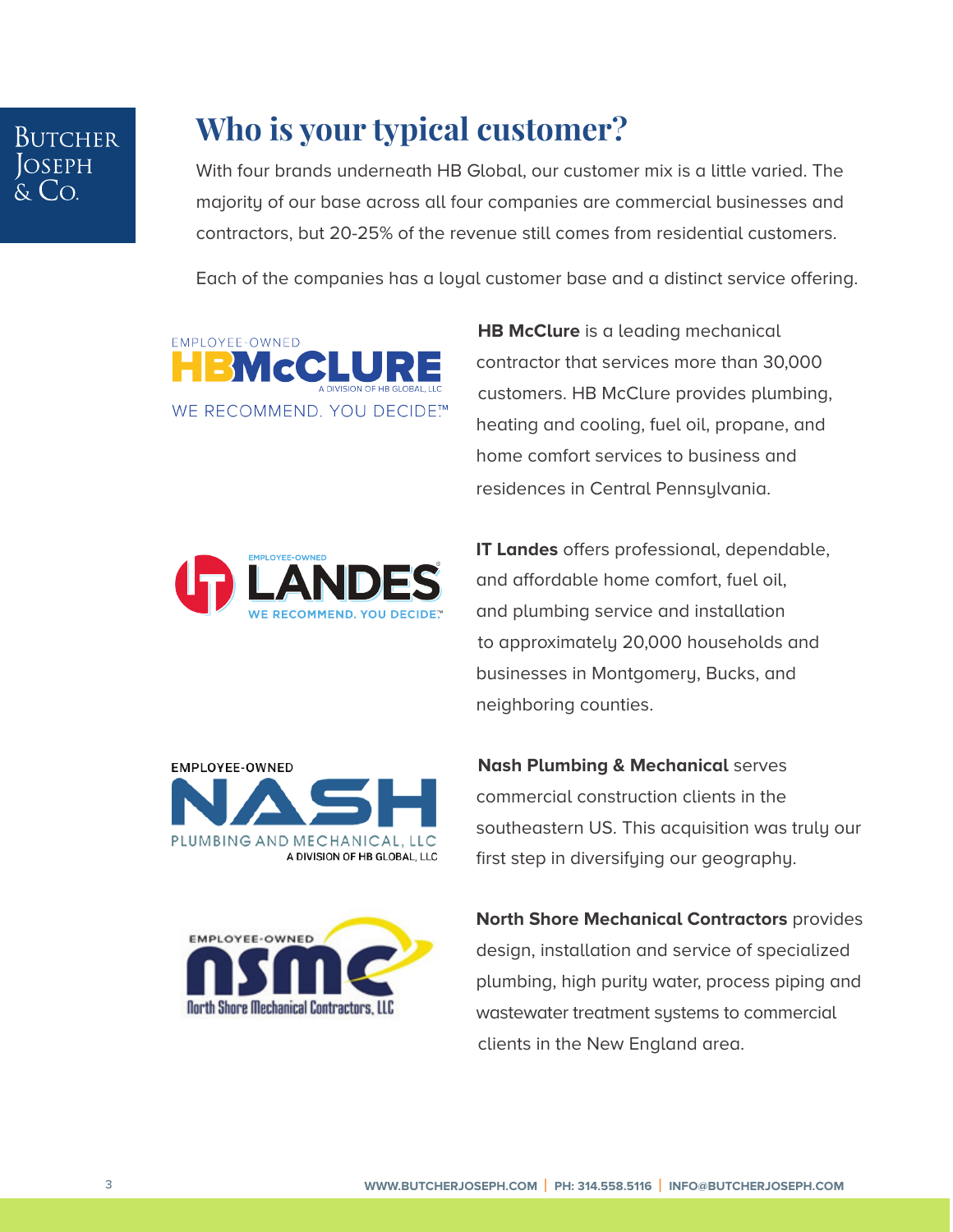### Butcher **OSEPH**  $\overline{C}$

## **Within your specific product portfolio, where are you seeing the most growth?**

Our true staple has always been HVAC maintenance contracts. There's a lot of big opportunities, but we're really trying to move towards a focus on the service area of our offering. By offering value-added services, it provides us with a reoccurring revenue source.

Outside of that, we're continuing to work towards identifying areas of growth that will help us as a one-stop solution for mechanical contracting needs.

### **What are your goals for the company this year?**

We're planning to remain aggressive on the acquisition side and to grow organically by about 5% a year. We're also looking for ways to grow annuity businesses in new markets and to grow a service department in new areas.

With the Nash acquisition, we currently have great coverage in Florida, Pennsylvania and New England, which are great anchor points, but we would like to start filling in with businesses along the East coast. No matter where we are, we tend to compete very well on price, so we're confident in our strategy.

Our long-term goal is aggressive but more than achievable. Within the next 10 years, our goal is to be a billion-dollar company.